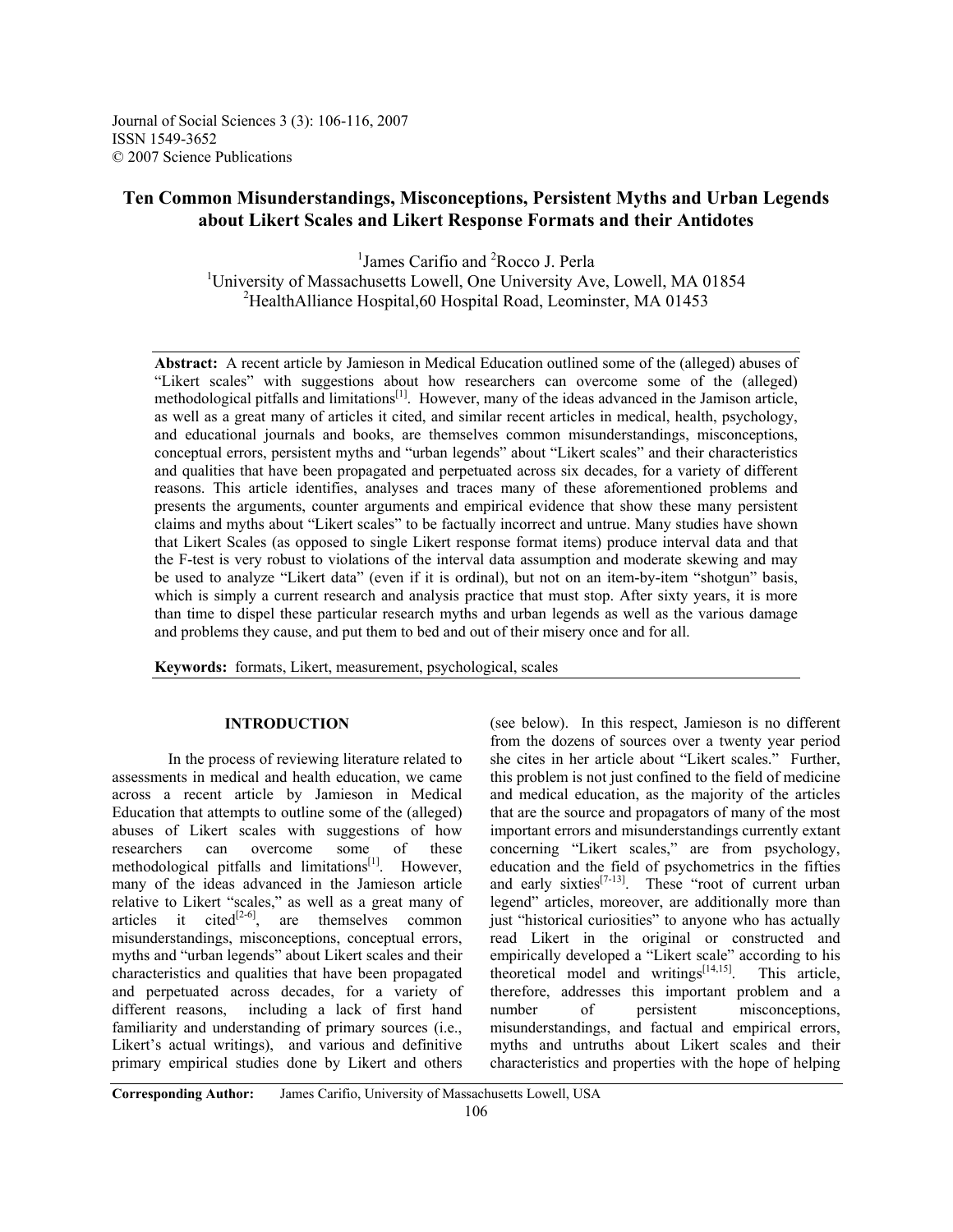researchers and practitioners understand the various factors, complexities, specifications and sophisticated nuances that must be considered whenever any given measurement scale (or response format) is used, developed, or analyzed. Further, one of the central points in this article for medical and allied health educators and researchers (as well as those in other fields) is that the same level of skill, ability, theory, and rigor that goes into all scientific and biomedical measurements is also required in educational measurements of all types and kinds for the serious educational scholar and researcher, as the principles of scientific measurement are the principles of scientific measurement (and the "heart of science") in virtually all domains<sup>[16]</sup>.

#### **DISCUSSION**

**Scales versus Response Formats:** One of the primary confusions in the Jamieson article centers on the use of the word scale (versus **response format**). Clearly, the author, similar to a large number of the sources she cites, is referring to a **response format** as opposed to a (measurement) **scale** (see below) in her discussion, yet no distinction whatsoever is made between the two, as if such a distinction is either unimportant or does not exist, both of which could not be further from measurement theory or the truth, or Likert's actual and original writings on these matters<sup>[14]</sup>. This particular point is so central to accurately understanding a Likert **scale (**and other scales and psychometric principles as well) that it serves as the bedrock and the conceptual, theoretical and empirical baseline from which to address and discuss a number of key misunderstandings, urban legends and research myths.

Distinguishing between a **scale** and a **response format** is not always easy to do, or straight forward, because it first requires some linguistical analysis and close attention to word and term meanings, and the contexts in which the word or term are used. This particular point is true and important and needs to be understood as both "measurement" and "statistics" are areas of poor, careless, ambiguous, confusing, and misleading language usage, as well as areas of profuse and unthoughtful usage of a wide variety of professional slang. Of particular importance is the fact that the word and term **scale** and **response format** in the domains of measurement and statistics is like the word **"interval"** in these same two domains, which has several different specific meanings; namely, interval scale, data interval (obviously different from scale), confidence interval, and so on, as "interval" is a generic

idea and concept that is used, defined and particularized in many important different ways in both of these domains. The key here is that the word "interval" has a qualifying term (adjective) in each of these instances. The problem, however, is that the absence (or implied presence) of the appropriate qualifying terms in a given content can create many confusions, misunderstanding, and errors of various kinds. There are many such terms, words and concepts in educational, psychological, and sociological measurement. Further, linguistic sloppiness or carelessness and **slang (or "techie") usage** of such words and terms by people doing work in these domains (and most particularly the alleged "specialists") is one of the major sources and causes of difficulties, which leads to multiple confusions, misunderstandings, errors, myths and urban legends, and particularly so for novices, or someone new to the particular sub-area in this field (a prime example of these points is the term "logit regression").

To clarify this problem further and elucidate its many facets, consider the following linguistic/conceptual problem. The (fictitious) 20 item Box personality test (which is a **scale**) has a binary **response format** (what would carelessly and inaccurately be called a "scale" by the majority of professionals today, which as will be seen below, has nothing to do with it being binary). The sloppy and incorrect language (and thus meaning and conceptualization) that one typically encounters relative to this example and statement (and by measurement and psychometric professionals who are often the worst of the offenders) is "the Box personality scale has a binary response scale," where the meaning of the term binary response scale in the statement is **connotatively referring to a particular data type (i.e., a nominal [data] scale).** This impoverished "techie slang speak" (TSS) is a careless, colloquial, (and connotative) usage of the word **scale** for (and to mean) data type.So we now have 3 different usages and meaning of the word "scale" in one sentence; namely, the (real) measurement scale (the Box test or instrument), the scalar properties of the response format (or lack thereof), and the data type (often also confusing called the "measurement scale" of the data). Also, it should be noted that (truly) nominal data is held not to be a scale at all because it has no underlying continuum, so the errors and carelessness is further compounded if we do not define the binary categories of the "scale" (i.e. response format). If the binary categories are "agree" and "disagree" as opposed to "yes and no" or "true and false," then we have a severely truncated ordinal response format (and data type) as opposed to a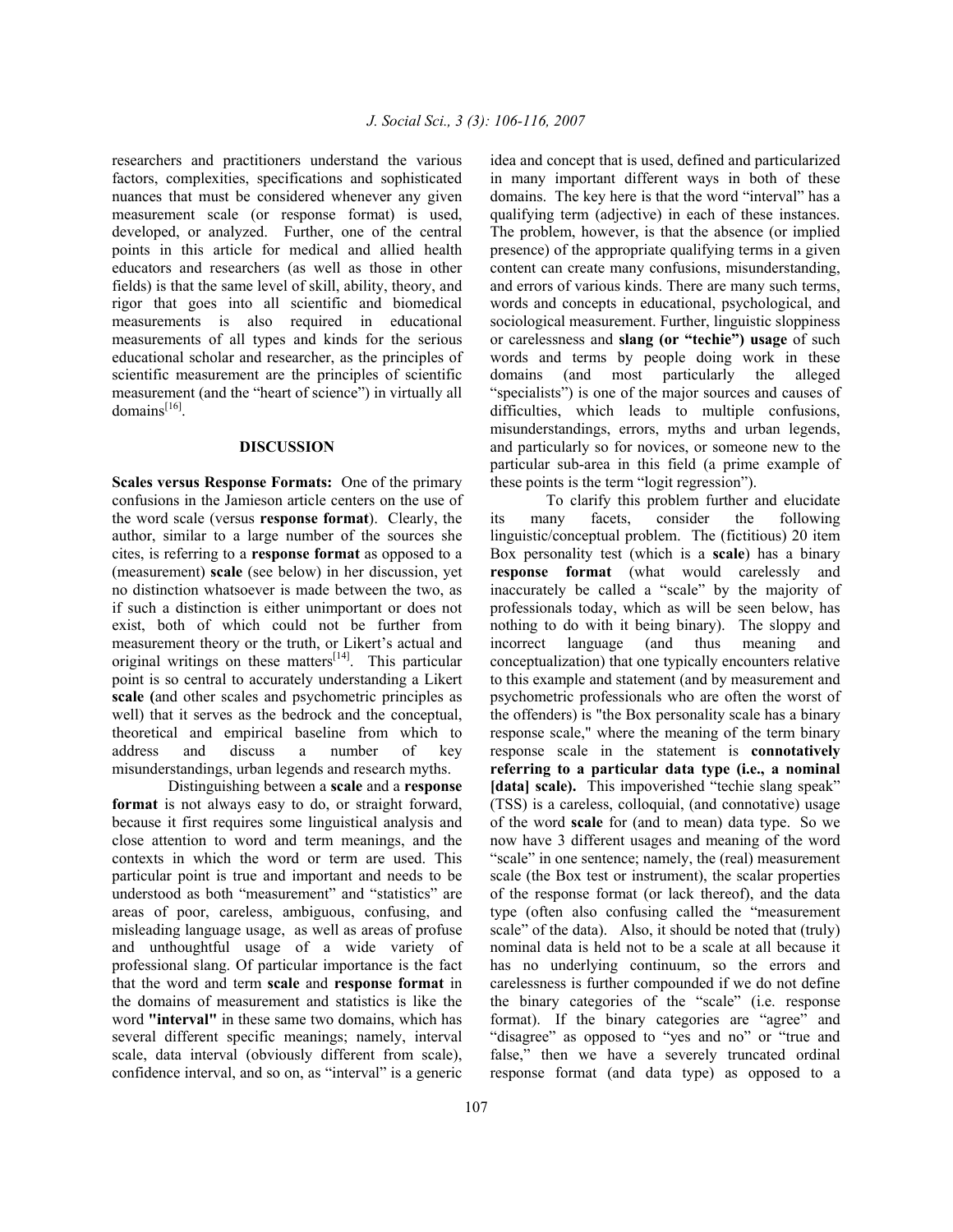nominal response format (and data type), and there is an underlying continuum even though the response format is binary. Note well and clearly, please, that the adjective "ordinal" in the previous sentence is a scalar property of the item response format (and not the 20 item instrument, which is the real scale) and that this ordinal characteristic is actually something more than just the property of the item response format alone, as will be seen more specifically below.

Language, at every level, therefore, is not only critically important, but it should also be clearly noted that just about every intelligence and achievement test reduces the item response format used to binary form (correct and incorrect) and both are considered to be and treated statistically as **interval scales,** which starkly contradicts logically and empirically most of what Jamieson and the many "authorities" she cites have to say about response formats, scale types, and the do's and don'ts of statistically analyzing and interpreting them. All of these points also emphasize and illustrate that there are critical conceptual and operational differences between a response format (information capture protocol or device) and a response format scoring (meaningful coding) procedure (or protocol) that is used to transform the information captured into an element or unit of an interpretive system, and, hopefully, theory of some kind. Some response formats fuse these two item components (the capture and scoring/coding of the information) and have each subject (i.e., respondent) do their own "coding" of the (covert) information the subject is processing/experiencing in real time (thus reducing researcher burden and costs), while other response formats **do not fuse** the capture and coding component of the generic 3 component **standard "item" model**  (i.e., the stem [stimulus or question etc], response capture procedure/device, and the response transformation into meaning units [coding or scoring etc] item components). **So "scalar" properties at the item level tend to be the properties of the data transformation [coding/scoring] component** of the standard item model rather than the response format or stem components, although scalar properties may be built into these components also for a variety of different reasons, some practical and some theoretical. So in this model of an item, an item in a patient examination protocol or **scale** would be: "open please" (stem), insert thermometer, wait appropriate amount of time, visually observe digital value (information capture), say "you're not sick today my boy, back to work with you" (coded and interpreted response). It should be noted that the third component (the coding

and interpreting) implies a rule of some kind and a norm of some kind (i.e., a fourth component) that is either embedded or explicit and detached (fused or not fused), but this fourth component will be discussed later. Given this "standard item" model, it would seem fair and reasonable to ask, "Why are "Likert scales" so widely misunderstood, and why are the many contradictions in the erroneous view, myths and urban legends identified to this point in this article so glaring?" The answers lie in "levels and units" of analysis and emergent properties of collections of items.

**Atoms, Molecules and Scales:** A group of questions that have nominal response formats, particularly if the number of questions in the group is large enough, can be a scale (such as the fictitious Box personality test or **scale** referred to above), and in fact an **interval scale**  (data type), and even a **ratio scale** (if, for the sake of argument and making a point, the response format anchors were "never" and "always"), if the group of questions (items) has the necessary logical and empirical properties (see below). So a scale, in this meaning and sense of the term, is an **emergent property (**i.e., molecule) of the group of items (atoms) and the **properties** of the items (both logical and empirical) **that connect them together into a whole**  (i.e., molecule). Such a scale (i.e., molecule) is a **measurement scale,** which has a more complex meaning than the individual items (atoms) that comprise it, or the **different parts of these items** (e.g., stems, responding formats, and scoring/coding procedures), and one does not really have what is truly meant by the word and term **scale** in measurement and psychometrics until one has a minimum group of such observations (i.e., 8 items at a minimum usually), as it is this measurement scale on which one obtains the required reliability and validity needed to be able to use, analyze and interpret the data collected.

 So, there is a world of conceptual and empirical differences between an **item responding format** (and what data type or "scale" the responding format is if it is a fused one), and a **measurement scale** (and what data types the **derived indices** from such a scale are). The language, qualifiers, contexts and precisions of expression used are, therefore, not trivial or mere semantics, as demonstrated in detail in this and the preceding paragraphs, but they are key, and key to appropriate understanding, conceptualization and communication, and to the avoidance of various Rylelike category mistake and classification errors and their associated misconceptions and misunderstandings. As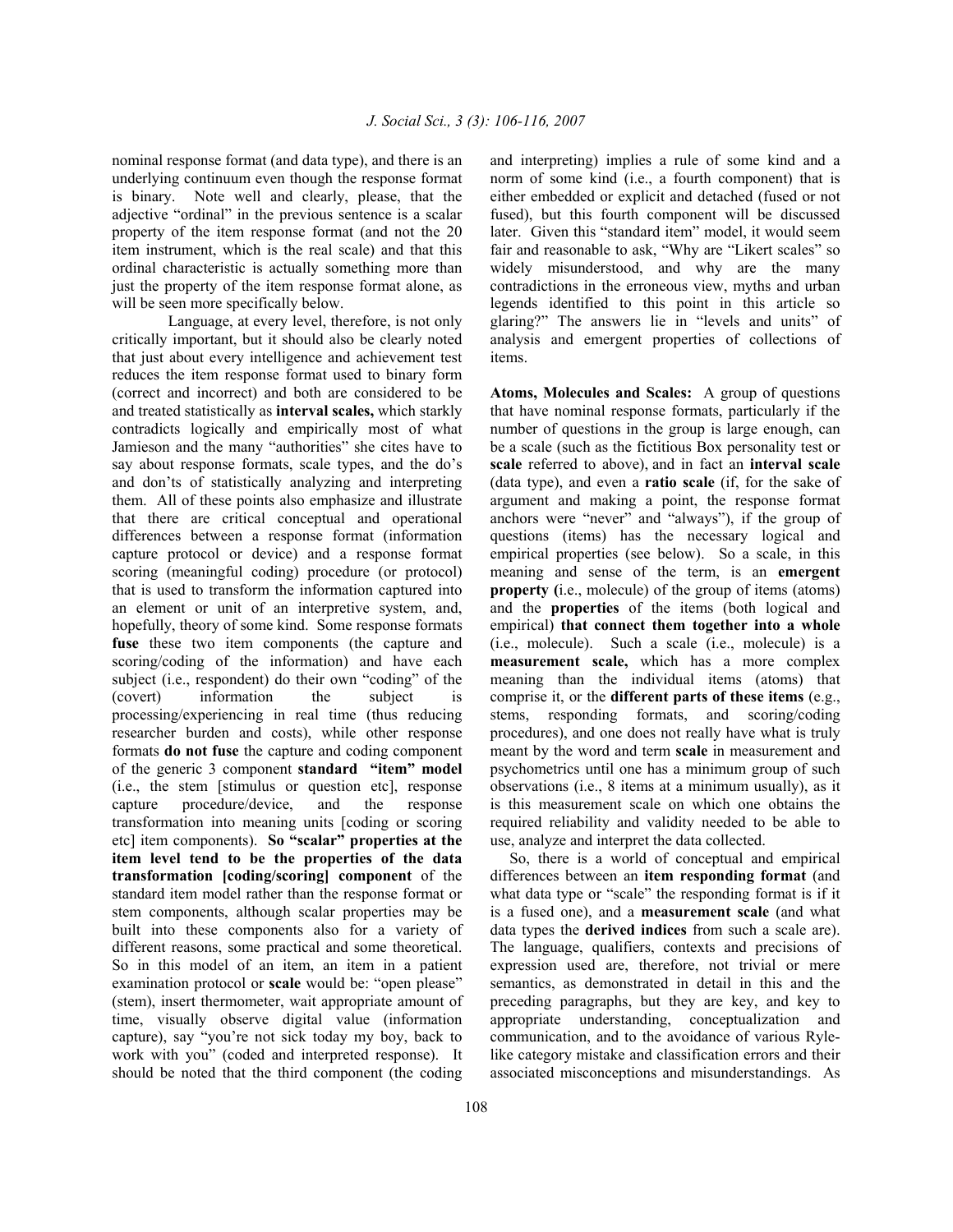Likert continually pointed out, there is a vast difference between a Likert **responding format** and a Likert **scale**, and this key fact and difference got "lost" in the literature in the 1950's and confused by research specialists and psychometricians who were very linguistically and conceptually careless, and who did not bother to read Likert for a number of different reasons. One aspect of the problem, then, is that the language and conceptual "house cleaning" and "house keeping" that should be routine in the measurement and psychometric literature is not present now, and has not been very good in the past, and these facts have concerned a number of scholars recently $[17]$ . These two areas (measurement and psychometrics), therefore, are strewn with various often disguised difficulties and pitfalls for those unacquainted with the history of these two disciplines somewhat like the emergence in quiet villages of dangerous fields long after a war has occurred and everything now is seemingly tranquil until someone unwittingly mis-steps and sets off an old "buried bomb."

The key points made about measurement scales in the paragraph above is that **scale items are not autonomous and independent** (i.e., the behaviorist and blind empiricist view), but rather they are **a structured and reasoned whole** (particularly in neopositivist/cognitive models), which also meet certain empirical criteria as well as logical and content criteria. There are five (5) basic and widely agreed-upon kinds of validity in the psychometric literature<sup>[18]</sup>, but the five may be conceptually reduced to logical/semantic (content and face validity) and empirical (concurrent, predictive and construct) types of validities, with the empirical validities being confirmatory of the logical validities (i.e., concept/theory and observed facts/agreements). The major problem with blindly empirical and logical positivist models and views of measurement and these concepts, such as those suggested in the article in question that is being critiqued here as well as a vast number of other sources $[19-21]$ , is that the logical requirements and components of scales, items and responding (and automated self-coding) formats are almost totally disregarded or ignored or treated as a fuzzy jumble. The simple fact is that they cannot be treated this way or ignored—ever; that is more than "reductionism with a vengeance" and "over-simplification."

Given the points made above, examine the sentence: "The (fictitious) Box Personality test (scale) has a Likert response format," or even more germane to this discussion: "The Likert Attitude Towards Measurement Scale has (uses) a Likert response format." This second sentence is more demonstrative of the communication and conceptual difficulties and various language traps faced in educational and psychological measurement because (1) it is recursive and self-referential (particularly if not appropriately "decoded" and 'rewritten"), and (2) there is **absolutely no requirement** for the items of a Likert Attitude Scale **to have a Likert response format.** This particular point is an extremely critical point to a vast array of erroneous, mythical, illogical, and jumbled statements and claims that are made about "Likert scales" in the "literature." In fact several different types of response formats could be used if they have certain characteristics (e.g., a 100 millimeter line or continuum with semantic anchors on each end).

Studies done by Carifio<sup>[22,23]</sup> showed that using a 100 milliliter line with 2 to 7 anchor points as the **responding format** to attitude statements or semantic differential stem phrases produced data that was **empirically** linear and interval in character (as both properties may be empirically tested for any scale or dataset) at the subscale and full scale level. Further, the data from this response format correlated to responses made to the same questions using a 5 to 7 point "Likert" response format at  $r=+0.92$  (N=457). This high level of correlation means that the data obtained from the two response formats and the properties of the data obtained from the two response formats are highly isomorphic. These data were collected from subjects who ranged from the eighth grade level to adults. The findings from these studies were supported and extended by other researchers<sup>[25-27]</sup>. The Vickers study in particular is an excellent exemplar of how "Likert scale" data can very closely approximate **ratio** scale data under a particular set of conditions $[27]$ . These very basic empirical facts (and studies) contradict several of the (armchair and "logical") claims made by Jamieson, and a large number of the authorities she cites (including many venerable experts in the psychological, measurement, psychometric and educational literature), about the conceptual and empirical nature of "Likert scales" (i.e., self-coding response formats), but a fuller interpretation of these basic empirical facts in combinations with others will be postponed for now until other points have been made.

**Macro and Micro Measurement Levels:** What we see in the various confusions in this literature is that the word "scale" as subject and the word scale as "predicate (object)," as well as the word scale as adjective and as a process (i.e., scaling of usually coded responses), all have different meanings. We also see the word scale at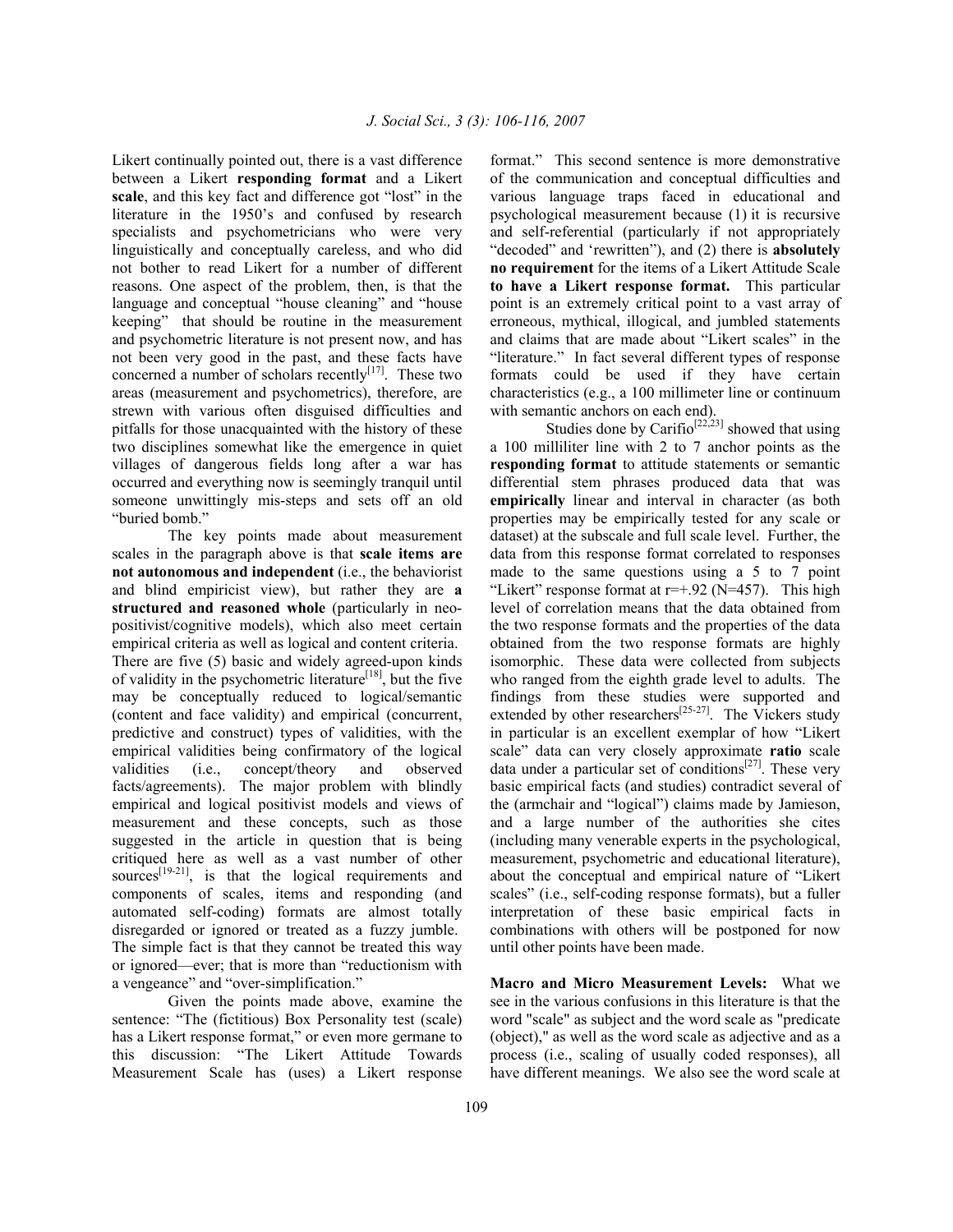the **macro level** (i.e., a collection of purposefully constructed items according to an a priori blueprint) and at the **micro level** (i.e., the manner in which one responds to or provides information, self-coded or not, about each item in the collection of items, which is the response format and certain characteristics of the response format) are and mean very different things. For example, is there an underlying continuum and what is the nature of this continuum at the item level and then again across the collection of items at the (macro) scale level? Alleged measurement and statistical experts and commentators often write about "Likert scales" when they mean Likert (self-coding) response formats, and they perpetuate various urban legends, inaccuracies and untruths about each. They fail to make this critical distinction or understand the critical and logical as well as **empirical differences** between the two. They also fail to distinguish, understand or to be extremely clear and precise about at exactly what level (macro or micro) and for what model components the various scalar characteristics they are talking about are the characteristics they claim rather than conceptual errors and category mistakes they are making, otherwise they might clearly understand how ordinal item response formats can and usually do produce scales that are empirically interval level scales. Many of the nuances and facts of these central problems, and the misunderstandings these commentators and authorities create and perpetuate are discussed in more detail below.

**One Swallow:** The Likert response format is only a problem, as opposed to various commentators claims to the contrary, **if one analyzes each individual item on a scale or questionnaire separately,** which one should not ever do because of the family wise error rates of repeated statistical testing (never mind the "blind shotgun empiricism" research approach), and the fact that **a single item is not a scale in the sense of a measurement scale** (i.e., "one swallow a summer do not make").This particular analysis practice is one of the very poorest of research practices, unless one is doing item analysis or very formative and exploratory analysis of one's measurement scale and research questions, which is not the point where the analysis or research process stops. One way to understand this point is to answer the following questions: "What do you think of a **one-item IQ test** (that was scored as either right or wrong)**,** and what would you say (namely, what would your arguments be) if your rival got the item right and you got it wrong?" How many one item IQ tests are there in Burros' Mental

Measurement Yearbook? How many of those tests are validated, and how do you assess a theory of multiple intelligence with a one item IQ test? So, it should be reasonably clear that in almost all situations and circumstances "**One item a scale doth not make**." What then makes someone (or you) think that it is completely appropriate to analyze your questionnaire or Likert scale item by item and then to present this "unorganized laundry list" and "fuzzy jumble" as your results (and it only gets worse with "qualitative data" and qualitative analyses). How anyone swallows this more than naive practice and presentation of results in one gulp (other than Alice) without a little thought and critical reflection is more than just curious, it is actually statistically mystifying. Various authors and experts who make a variety of negative urban legend claims about the Likert response format (which they inappropriately and inaccurately call "scales") are fixated on the single item (or are talking about this mode of data analysis), and these authors and experts confuse the underlying continuum that is the "scale" of the "objective and fused" response format with the underlying continuum of the collection of items that is the "scale" **of the variable being measured**—two very different things with very different properties because of the differing levels (micro versus macro), even though one is or might be talking about the **same scalar properties** (i.e., order, equal units, a true zero point, linearity or lack of these properties). These are Rylelike category mistakes of the first order with rippling multiplier effects<sup>[28]</sup>. This category mistake and This category mistake and misunderstanding, along with a lack of knowledge of a number of key empirical facts, leads to perhaps the most widely known erroneous or mythical claim about "Likert scales," which is that "Likert scales are ordinal scales and thus only non-parametric statistical tests may and should be used with them."

**F Is Not Made of Glass:** The non-parametric statistical analyses only myth about "Likert scales" is particularly disturbing because many (if not all) "item fixated" experts seem to be completely unaware of Gene Glass' famous Monte Carlo study of ANOVA in which Glass showed that **the F-test was incredibly robust to violations of the interval data assumption** (as well as moderate skewing) and could be used to do statistical tests at the scale and subscale (4 to 8 items but preferably closer to 8) level of the data that was collected using a 5 to 7 point Likert response format with **no resulting bias**<sup>[29]</sup>. Glass also showed that the F-ratio could also actually be used to do **a priori** testing of selected Likert response format items at the item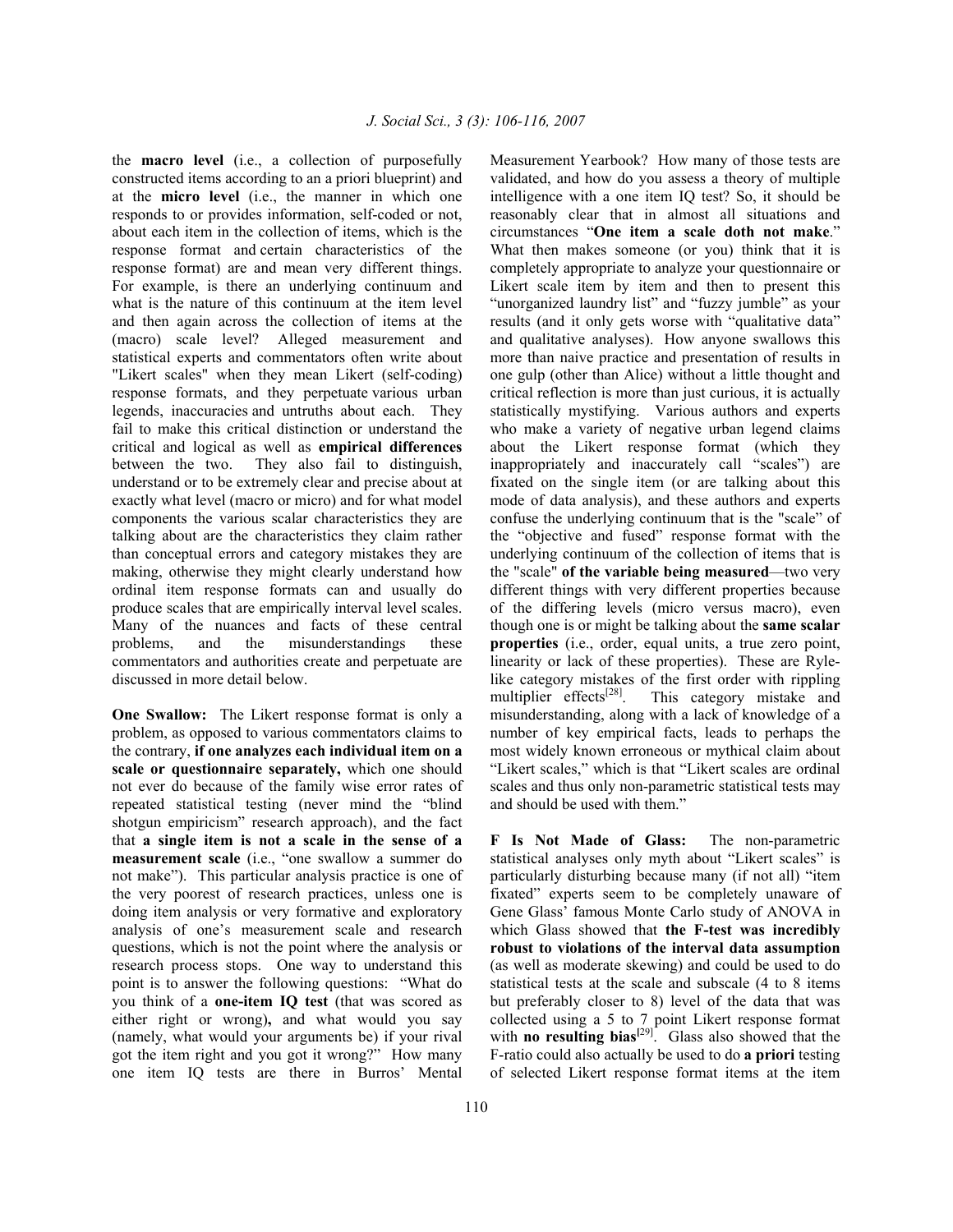level if there were a sufficient number of scale points. So Glass showed that the F-test is not made of glass and the the F-test is extremely robust (except to violations of the equality of variances assumption), and that one does not have to lose statistical power and sensitivity by using non-parametric statistical tests in its place when analyzing Likert scale data and even analysis such data **selectively** at the item level.

The underlying conceptual and empirical reasons why Glass found the Monte Carlo results for the F-ratio he found can be explained by the results of the studies done by Carifio of the Likert and other response formats and types of responding continua, where the data were shown empirically to be both linear and interval at the macro (or measurement) scale level[22-24]. So analysis of Likert response format data using the F-test is not only statistically robust at the item level, when the testing is on an a priori (and not shotgun data fishing) basis and the number of scale points is sufficient (preferably 7), but the Likert response format does not have, in fact, the many problems alleged experts claim it has, and these two points are even more true at the macro (measurement) scale level, which is the level the analyses should be occurring at in the first place. Also, if the data is thought not to be interval level data, then the data may be tested to see if "the scale units are equal and/or that the scale itself is linear" is in fact the case<sup>[22,30,31]</sup>. If the data are not interval or/and linear prior to analysis, they may be scaled to be so if necessary, if the consequences of accepting a false null hypothesis are that great (as opposed to just radically increasing the alpha levels). Scaling the data so it is "perfectly interval data," it should be noted, will improve (in most cases) the Pearson correlation coefficients, which in turn will have very significant multiplier effects of various kinds in all statistical analyses that use the correlation coefficient as one of if not the fundamental unit of input to the analysis (e.g., multiple regressions, factor and discriminant analyses, and the multivariate F-test). So it is really the correlation coefficient that is most effected by "scale" and "data" type, which is the real, core and key problem that is never mentioned or discussed by various experts on Likert scale, Likert response formats, and statistical analyses thereof, with one notable excellent exception<sup>[32]</sup>. F is not made of glass but correlation coefficients **are** to a great degree, and this particular empirical fact and its many consequences are one of the greatest silences in all of this literature. These empirical facts, therefore, only leaves the problems of misinterpreting the meaning of

111

the "scale" or results obtained with it at either the item or the macro scale level.

**The Likert Code:** The basic misinterpretation problem with "Likert scales," which has nothing to do with the scale itself, but rather emanates from a misunderstanding of data type and associated psychologies of interpretations, is the interpretation tendencies (and belief) that an anchoring term (or attribution label) such as "agree" is "twice as much" or "one more unit as much" as "somewhat agree" and so on through the possible comparisons that can be made in the response format labeling terms used. This type of interpretation of the data is usually due to inadequate knowledge and logical and interpretive errors, which tend to be negative transfers of prior "scale using" experiences, as an ordinal scale is not an equal unit scale and one cannot make ratios of the responses. One, therefore, doesn't know how much stronger or how many more units "agree" is than "somewhat agree" (not to mention that a "somewhat disagree" response and "somewhat agree" response could actually represent a differing number of units of "agreement"!). But most of these same points are also true at the **macro scale level** even if the data are empirically an interval scale at this level, as in the studies done by Carifio<sup>[22-24]</sup> and the subsequent studies cited $^{[25-27]}$ .

 An **interval scale has an arbitrary zero point (not a true zero point) so one cannot make ratios or interpret the data in "ratio ways" when the data is interval either.** Also, if the data are interval at this macro (total instrument/scale) level, then the number of units from somewhat agree is approximately the same as the number from agree to strongly agree, but you do not know how many units exactly because of the type of scale and its metric limitations (but there are statistical procedures that can tell you). In this situation, you still do not know nor can you easily estimate what it would take in terms of treatments, instructional efforts, funding strategies, dosage levels or hours of therapy (i.e., "units of energy") to move a person those many units on the scale; namely, what it would take to get people in general or a person from one anchoring term on the scale to another. It might take changing their opinion 2 categories on 5 of the items or some other parameters requiring a sophisticated analysis to establish. An equal unit scale does not logically or necessarily mean a one to one correspondence between individual items and macro scale units, which is an inappropriate generalization from multiple-choice (dichotomously-scored) achievement scales. So with a few basic facts, some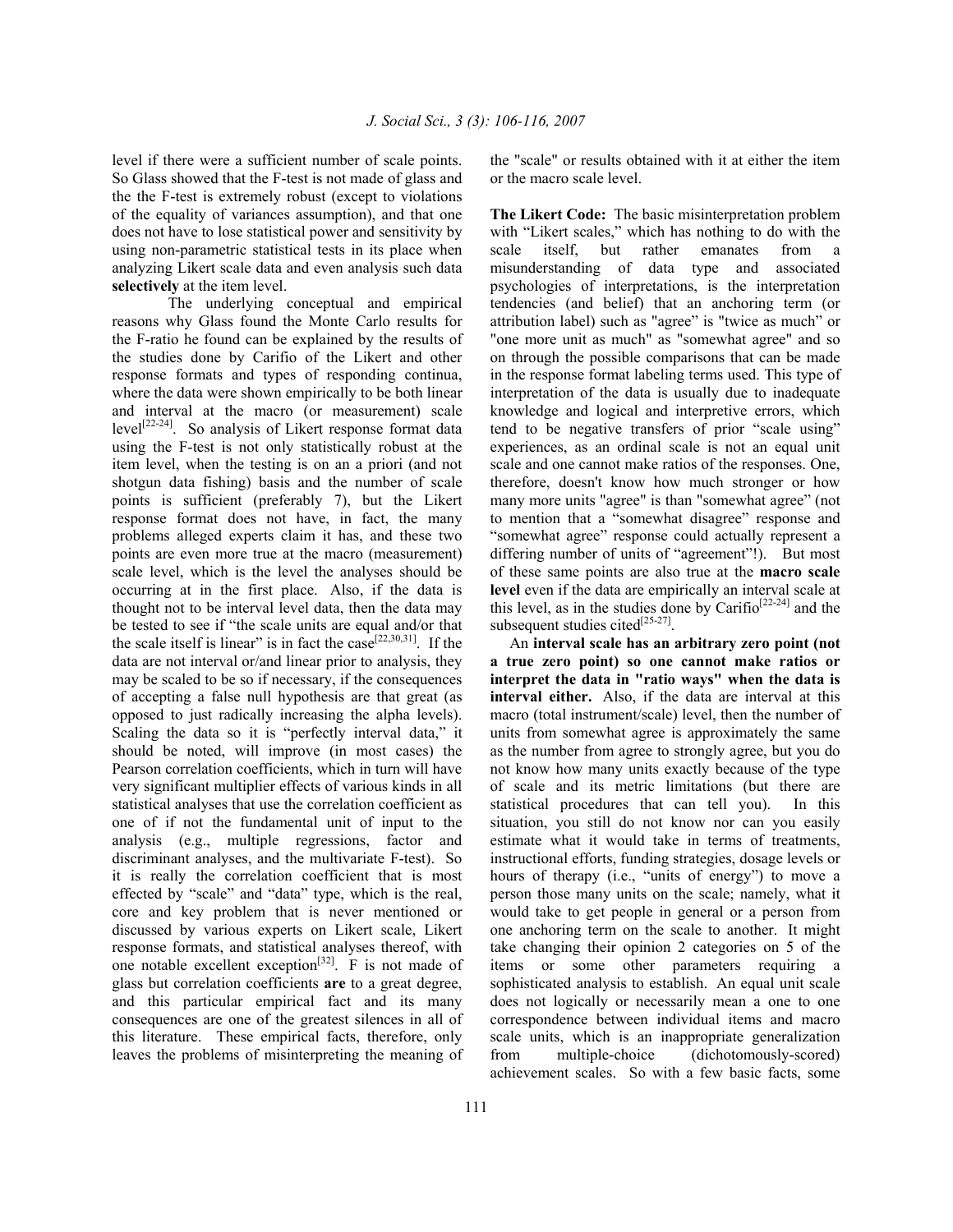knowledge, several examples, and a little practice interpreting data and results from a Likert scale and Likert response formats, correcting important measurement misconceptions is not as hard or tough as breaking the DaVinci code.

**Quarks:** So what exactly is a scale then? One must put the word in context to both define and understand what a scale is and how to operationalize one effectively. At an **empirical minimum** a "scale," at the item or group of items level, must have some underlying continuum and rank ordering points along this underlying continuum; otherwise, it is a nominal classification topology. But this definition and view of a scale is a blindly empirical, mathematical, and meaning-free definition and view of a scale, which is another part of the core and fundamental problems in this area. For all of the reasons discussed above in detail, a scale is much more than this minimum empirical and mathematical definition and view, and a scale cannot be separated from its "semantic" and "meaning" and purportment and property specifications (i.e., instrument blueprint and "tables of specifications"), which is one of the roots of the current problems and inaccurate and untrue claims. One cannot separate the "semantic" (i.e., meaning components and specifications) of a scale from the "grammatical" (i.e., form and mathematical) components of a scale and throw the semantic components away or pretend that they do not exist and are unimportant without great problems, confusions, and difficulties ensuing. But this "separation and discard as inconsequential approach" is exactly what logical positivists, blind empiricist, mathematicians, mathematical psychometricians, mathematical measurement professionals, and untrained (or poorly trained) practitioners do creating many of the problems discussed in this article as well as many more problems.

 The "semantic" and the "grammatical" components of a scale really cannot be separated other than "conceptually" as they are a fundamental unit and "whole" like the "quark" and are in fact inseparable and separating them changes and "denatures" them just as frying an egg (permanently) denatures its proteins. Scales at either the macro or micro level, therefore, are not heaps of disconnected organs on a table anymore than a person is such a thing. One cannot logically disembowel a scale and still really have a scale, and when one does disembowel the semantic components of a scale from the grammatical components and focuses solely on the grammatical (i.e., mathematical) components, the "scale" often appears to behave in strange and unpredictable ways. Fortunately, scales are in many ways similar to quarks so that the more you try to pull the pair (semantic and grammatical) apart, the

more strongly they bond and fuse and must be considered as one unit. Given these points, we can thus re-ask the question, "What then is a scale?"

 A macro scale or measurement scale (as opposed to the underlying response format/coding scale of an item) is a purposely constructed (according to an a priori blue print and plan) inter-related set of items which have defined and targeted logical and empirical properties. An item captures logically predefined "units of information" about the variable and construct being measured. In a completely "open-ended" more "qualitative" model, one, in the end, has a set of predefined units of information that one sieves from the free and unstructured flow, gathering each unit instance up from the "streaming thick and rich information flow (image or text)," as well as the interconnections between them. So the models present here in this article are quite general and not just confined to "Likert scales," nor are many points in the current discussion. The minimum number of items needed to have a measurement scale (or test or subtest) is 6 to 8 items due to various reliabily, validity and generalizability considerations[33]. The scale or subscale, then, is the logical and empirical properties of the items individually and as a whole, or as a collection (subscale), or collection of collections (total scale). Items are suppose to be logically related to the predefined construct the scale is measuring and free from defects that would taint or distort the information the item captured relative to the construct. So an item may be substantively or logically flawed and unacceptable or defective as an item, or "mechanically" flawed, defective and unacceptable as an item.

 Arguments, claims and criticisms about Likert Scales tend to be about the Likert item response format (a "mechanical" characteristic), and the response format's alleged mathematical characteristics, and not about the logical characteristics that the items of a Likert Scale must have, because few of the experts, or those making these claims, seem to be aware of this important distinction, or the importance of the logical (and content) properties of instruments and scales. Also, these experts most likely have not read Likert's original book on what a Likert (Attitude/Opinion) Scale is or how one must be constructed<sup>[14]</sup>. These experts, as well as many others, have detached the Likert response format from the Likert Scale, and this very disembodiment is a key part of the problem and source of the misunderstandings and urban legends that now abound. As stated above, scales can be thought of as quarks and the components of scales cannot be separated or disemboweled and ignored or disregarded, even at the item response format (i.e., micro) level, where the semantic anchoring terms used affect the **scalar properties** (i.e., unit equivalence and so on) of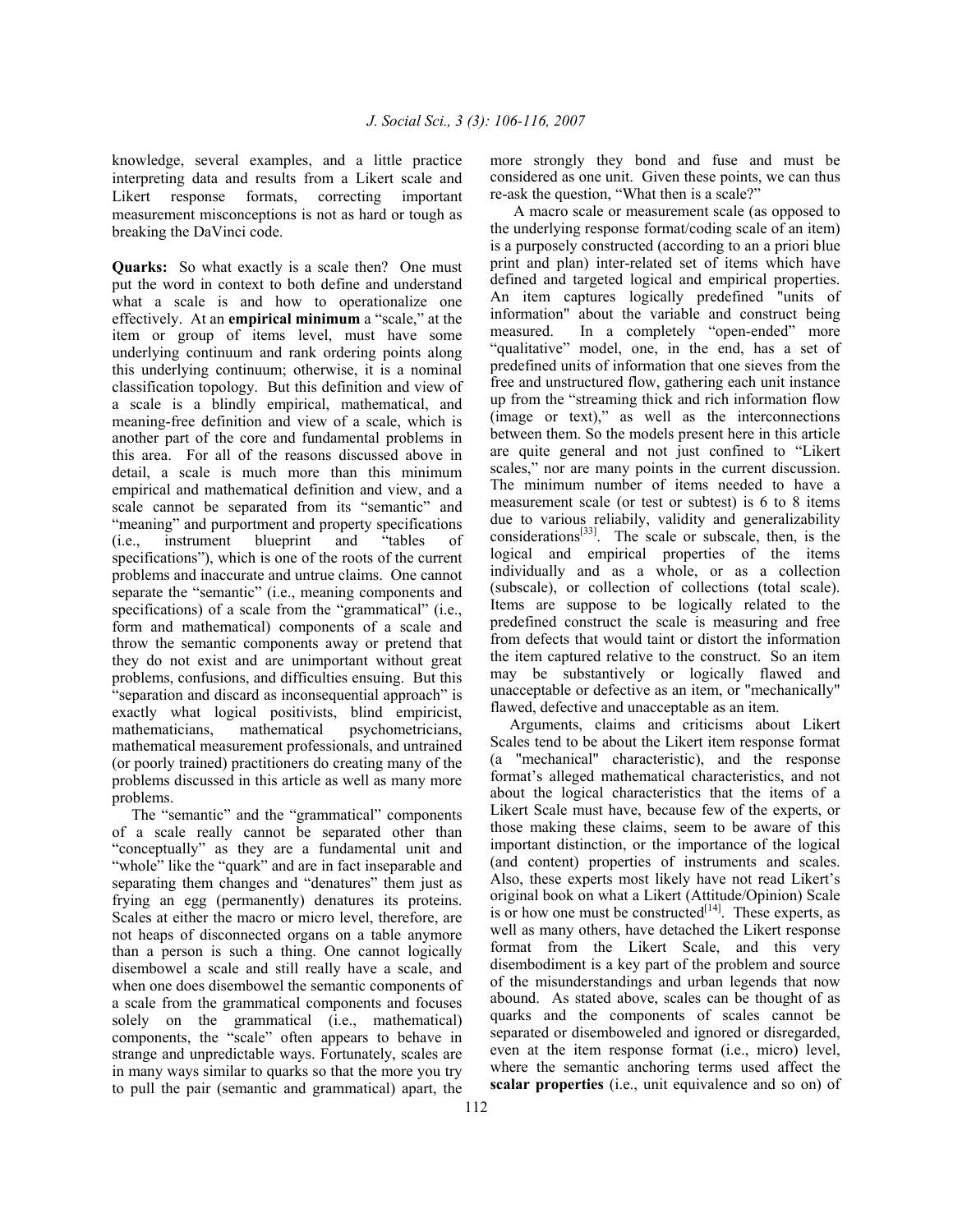the captured information and resulting data. Nowhere are these points more true than for a Likert Scale.

The Likert Scale: According to Likert<sup>[15]</sup>, to have a Likert Scale, one had to write a series of verbal statements that expressed a range of positive expressions, views, sentiments, claims or opinions about the "attitude object (underlying construct)" that ranged from mildly positive to strongly positive and then the same relative to a range of negative statements. Logically, someone who is positive about the attitude object should agree with the positive statements and disagree with the negative ones (thus the need for "reverse item scoring") so a logical check and validity is built into the construction protocol (unlike a variety of questionnaires now that use the Likert response format). If the "attitude object" was believed to have some sub-dimensions of importance, this methodology was repeated for each of the sub-dimension or subvariable or sub-scales, again with 6 to 8 items balanced by positive and negative statements (i.e., items) being the criteria for the subscale. Once such a set of items were developed, they were then given to an independent set of judges to Q-sort into the appropriate categories of positive and negative expressions and degrees of expression (i.e., their essential characteristics).

 So the logical properties and criteria of a Likert Scale (or any scale) are one's first and foremost concerns and features. It is these logical features and criteria that produce the variations in total scale score (i.e., allow them to be expressed if there) that would be present with enough items, even if a binary response format was used. To gain efficiencies in measurement, cost and response times (as well as the need to construct fewer perfect items (as authentic Likert items are hard to construct), Likert devised the Likert response (information capturing) format to go with the graded verbal statements of his Likert Scale. As previously stated, the Likert response format **fuses**  two of the three logical/conceptual components of an "item" (i.e., the real time response and the scoring/coding/interpretation of the response) into an efficient and cost effective self-coding format which has semantic and grammatical (including mathematical) scalar properties. In this sense, the Likert response format is a "passive/selective" as opposed to a "generative" and "open-ended" response format<sup>[34]</sup>, and the Likert response format is the "multiple choice item of the affective domain."

 Three points should be note here. First, there is little if any (conceptual) difference between having an openended question that some one responds to in writing or in an interview in some kind of recorded fashion that one then codes with a protocol that has scalar properties built into it and a Likert response format other than the "separation" of the two components and who is doing the coding. Next, there is nothing derogatory about calling the Likert response format the "multiple choice items of the affective domain," if one has a cognitive learning theory view of the multiple choice item and knowledge of all of the things that can be done with this type of item response format using this model and theory of the multiple choice item. Lastly, the central point here is that the Likert response format worked for Likert and his Likert Scale because it was connected to each statement on the purposefully constructed Likert Scale and the statement's logical requirements and characteristics.

It was other researchers who disconnected the Likert response format from the purposefully constructed Likert Scale with its key logical and semantic requirements (which are very difficult in fact to meet and one reason why the "detachment" occurred and few Likert Scales are now constructed). But in reality the Likert response format and scale cannot be "detached" because the characteristics (logical and semantic) of the questions, items or statements in the questionnaire, test, or scale are key and drive and determine everything. This basic fact is what "blind shotgun empiricist" researchers and commentators who write articles in this area and on this topic simply do not understand or ignore, as logic and meaning are irrelevant in their view, particularly as compared to the "numerical/empirical properties." Logic and meaning are the only and very thing that make numerical and empirical properties interpretable, which is the key and central points all of these experts miss and which we want to emphasize clearly here. All of these points become readily apparent when one realizes that factor analyses (a structural and content-based construct validity model) are now used routinely to empirically assess the quality and characteristics of scales and questionnaires that use the Likert responding format $^{[35,36]}$ .

It should also be noted the actual questions that comprise a Likert Scale can themselves be scaled to add further refinements and weighted scoring to the aggregation of items into subscale and total scale scores, which also tends to improve the linear and interval scale properties of the resulting composites. One simply cannot detach a response format from the content and logic associated with it or ignore the content and logic of an instrument (collection of items) or build a psychometric theory or develop answers to psychometric questions to the single item in isolation from all else; that is blind, shotgun, and disconnected and detached empiricism which is the nub of the problem and the problems strewn throughout this literature.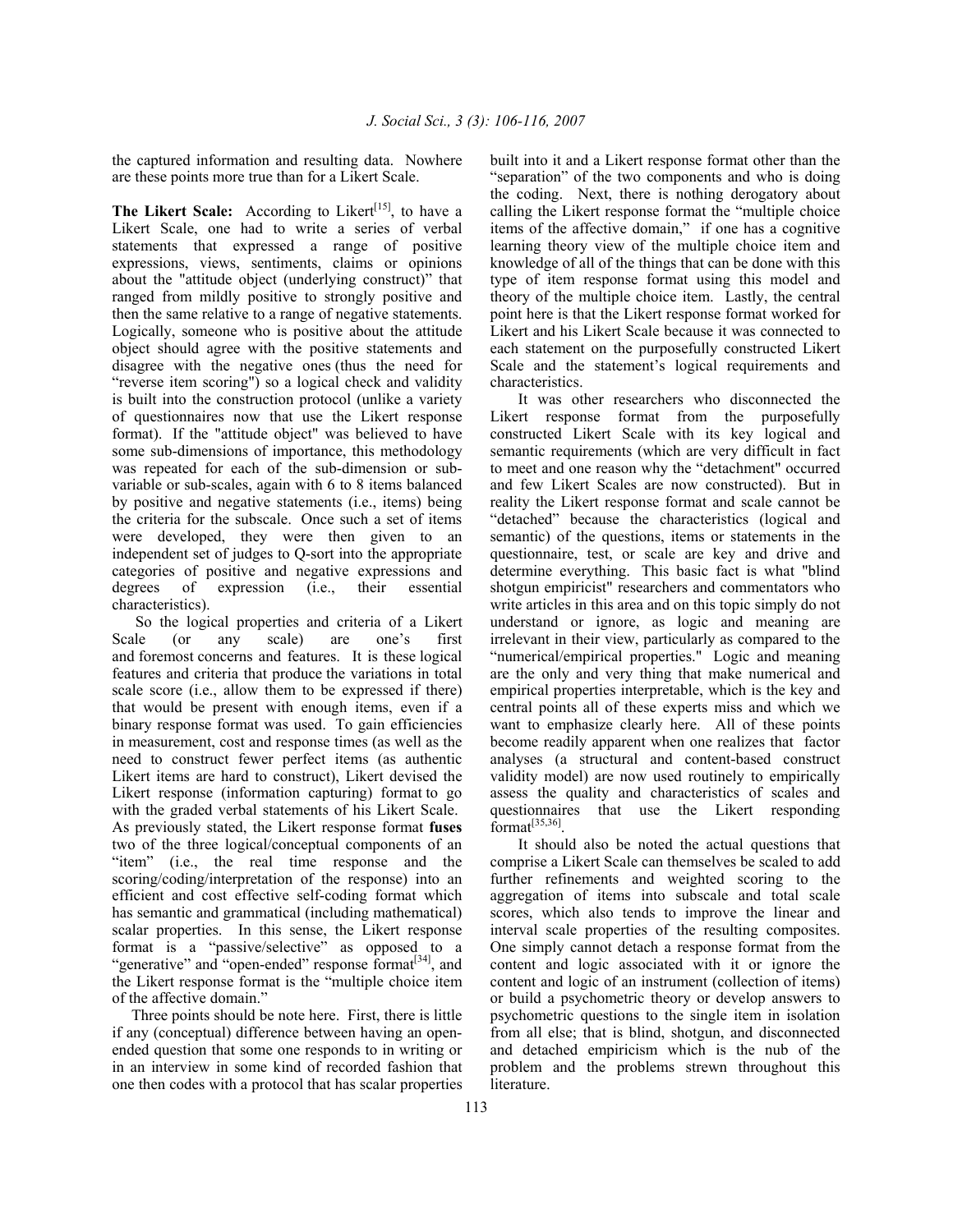Table 1: The Top Ten Myths and Urban Legends about "Likert scales" and the Counter Argument and "Antidote" for Each Myth and Urban Legend.

**Myth 1—**There is no need to distinguish between a scale and response format; they are basically the same "thing" and what is true about one is true about the other. **ANTIDOTES: SCALES VERSUS RESPONSE FORMATS, TSS (TECHY SLOVENLY SLANG) IPES (INTELLECTUAL PIGEON-ENGLISH SPEAK), ATOMS, MOLECULES AND SCALES.** 

Myth 2—Scale items are independent and autonomous with no underlying conceptual, logical or empirical structure that brings them together and synthesizes them. **ANTIDOTES: ATOMS, MOLECULES AND SCALES, NEO-POSITIVISM AND UNBLIND EMPIRICISM, AND MODERN SCHEMA THEORY.** 

Myth 3—Likert scales imply Likert response formats and vice versa as they are isomorphic. **ANTIDOTES: LOGICALLY INCORRECT, NEITHER ARE NECESSARY OR SUFFICIENT FOR THE OTHER, MACRO AND MICRO LEVELS OF MEASUREMENT, ATOMS, MOCELULES AND SCALES.** 

Myth 4**—**Likert scales cannot be differentiated into macro and micro conceptual structures. **ANTIDOTES: LOGICALLY INCORRECT, MACRO AND MICRO LEVELS OF MEASURMENT, THE QUESTIONS ARE THE NUB.** 

Myth 5—Likert scale items should be analyzed separately. **ANTIDOTES: ONE SWALLOW, ONE ITEM A SCALE DOTH NOT MAKE, FAMILY-WISE ERROR RATES, ATOMS, MOLECULES AND SCALES.** 

Myth 6—Because Likert scales are ordinal-level scales, only non-parametric statistical tests should be used with them. **ANTIDOTES: F IS NOT MADE OF GLASS, STUDIES SHOW LIKERT RESPONSE FORMATS TO BE INTERVAL SCALES, LIKERT RESPONSE FORMATS MAY BE RATIO SCALES LOGICALLY WITH THE CORRECT ANCHORING TERMS.** 

Myth 7—Likert scales are empirical and mathematical tools with no underlying and deep meaning and structure. **ANTIDOTES: QUARKS, THE QUESTIONS ARE THE NUB AND THE LIKERT CODE.** 

Myth 8—Likert response formats can without impunity be detached from the Liker Scale and its underlying conceptual and logical structure. **ANTIDOTES: QUARKS, FUSION AND THE LIKERT CODE.** 

Myth 9—The Likert response format is not a system or process for capturing and coding information the stimulus questions elicit about the underlying construct being measured. **ANTIDOTES: QUARKS, THE QUESTIONS ARE THE NUB, FUSION AND THE LIKERT CODE.**

Myth 10—Little care, knowledge, insight and understanding is needed to construct or use a Likert scale. **ANTIDOTES: ALL ANTEDOTES PLUS MEASUREMENT, TRAINING AND RESEARCH LITE.** 

**The Questions Are the Nub:** Every test, questionnaire, instrument, interview protocol, scale, and so on has a stimulus component and a response component and a context component. Likert, like Cronbach<sup>[37]</sup> and a long list of other test and psychometric experts focused first and strongly on the stimulus component (namely, the construct to be measured and the set of logically interrelated "items" that would elicit desired units of information about the construct in question)<sup>[38,39]</sup>. This focus and fact is the essentially missing ingredient in the blind empirical or Thorndikian approach to measurement, and so much of what is done and said currently. Blind empiricism only produces blind data and blind results. Scales are about the macro collection of these information eliciting items, which is the place where the first and foremost focus should be put.

The response component of this model concerns (1) capturing the information elicited and (2)

transforming what is captured into the meaningful "units of analysis" (scales and subscales) that are the fundamental building blocks of analyses and hypothesis/theory testing or "answering the research questions," which in research slang is called "scoring your instrument" or your "scoring protocol." The Likert response format is a technology for capturing information the stimulus questions elicit. As previously stated, the Likert response format has two components (logical/semantic and mechanical) and many of its alleged defects and problems are vastly over-stated and based on flawed and mistaken logical arguments or assertions only. Further, these arguments and claims tend to embody category mistakes and conceptual flaws and are contradicted by well-established empirical facts as well as careful (and less sloppy) logical arguments, analyses and conceptual and theoretical views and models. A Measurement Scale is something very different from and much more than just an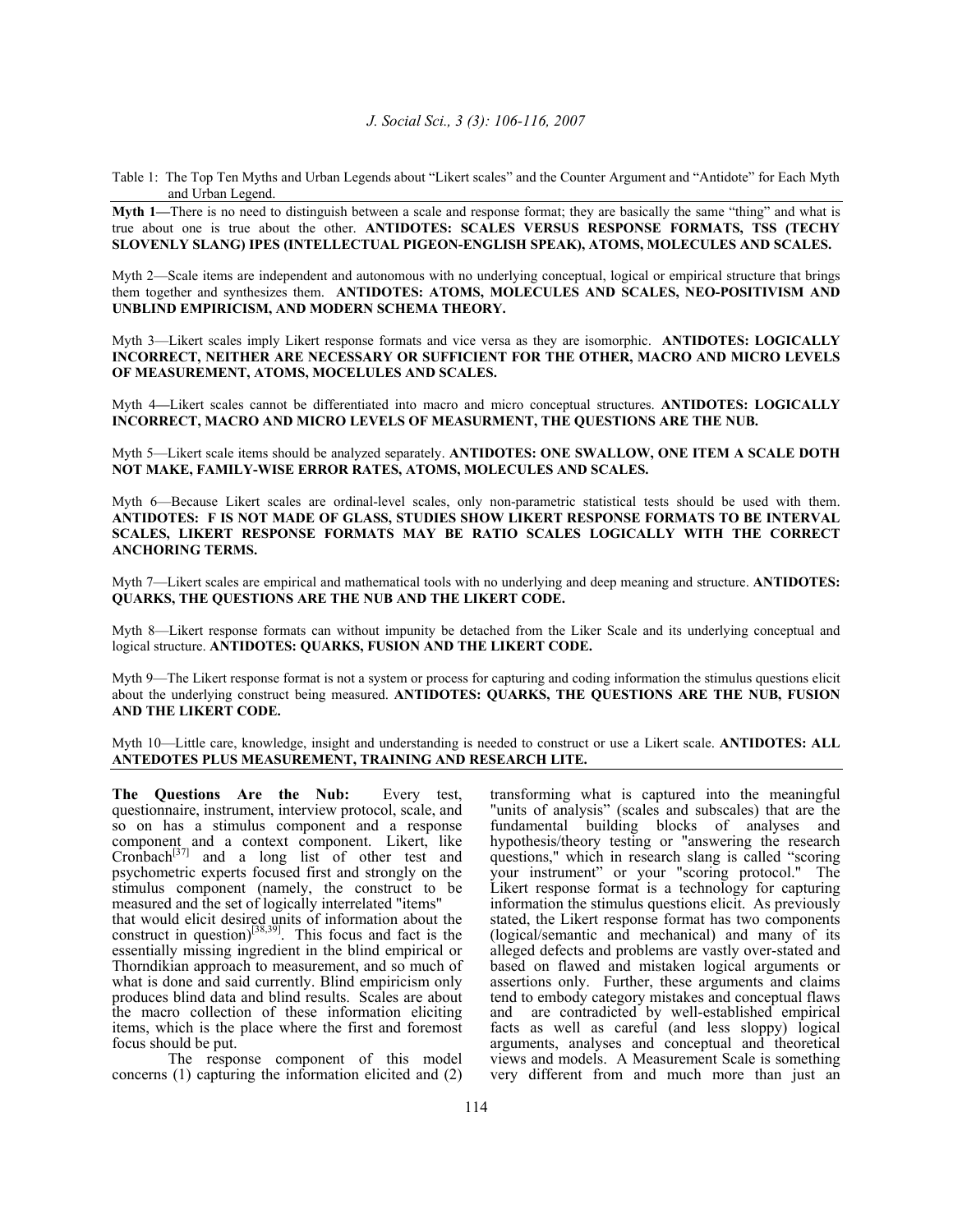underlying continuum of a response format for one or more individual items. This category mistake and error is one of the first-order, with incredible ramifications and consequences, as one can easily see from reading the literature in this area and on this subject. The emergent property of a measurement scale (collection of items) is not the same thing as the property or underlying scale of each of the items that constitute the emergent scale in the same way that the properties of molecules are very different from their constituent atoms. The alleged problems of Likert response formats are all testable and correctable and the F-ratio and many other parametric statistics and tests are incredibly robust to violations of the interval scale assumption. Further, this latter point was empirically settled over 40 years ago, as were questions and issues about the underlying continuum of the Likert response format.

**Measurement, Training, and Research Lite:** The problem, therefore, is really a problem of extremely poor and careless scale (test, questionnaire, interview, protocol and so on) construction today, and even poorer and more careless data analysis than it is a problem of any inherent, conceptual, untestable or uncorrectable problem with the Likert response format itself. The list of claims made by Jamieson<sup>[1]</sup> (and all of the various authorities she cites, as well as others) about Likert response formats (with nary a word about actual and true Likert scales) are not only misconceptions, misunderstandings, category mistakes, and logically incorrect and untrue, but these claims and assertions are also empirically inaccurate and untrue and mainly based on armchair analyses and speculations and an unacceptable level of carelessness relative to established measurement and psychometric theory and research, and what Likert himself actually had to say about his own inventions and what is known about them empirically. Further, these later points are even truer relative to the interpretation of results by many researchers who know little about this research tradition in depth, or what the measurement scale values that result from use of the Likert response format mean at the macro level, never mind for the individual (micro level) items. And it is these same researchers, specialists and practitioners who persist, despite the voluminous number of logical and empirical arguments to the contrary, to analyze their data at the item level and to present their findings as long unorganized laundry lists of item-by-item results. Such practices could be called the "cult of the individual item and subatomic micro analyses at the twig never mind tree level." However, this item-by-item (fuzzy jumble) analysis practice and strategy simply has to stop, and particularly so with two and three category response formats, except if the analysis is an item analysis or formative and exploratory data analyses (or the very best that can be done in a very limited situation), which, as previously stated, is not where the analyses stop or

are presented. If one is using a 5 to 7 point Likert **response format**, and particularly so for items that resemble a Likert-like **scale** and factorially hold together as a scale or subscale reasonably well, then it is perfectly acceptable and correct to analyze the results at the (measurement) **scale** level using parametric analyses techniques such as the F-Ratio or the Pearson correlation coefficients or its extensions (i.e., multiple regression and so on), and the results of these analyses should and will be interpretable as well. Claims, assertions, and arguments to the contrary are simply conceptually, logically, theoretically and empirically inaccurate and untrue and are current measurement and research myths and urban legends. It is more than time to dispel these particular research myths and urban legends as well as the various damage and problems they cause, and put them to bed and out of their misery once and for all.

### **CONCLUSION**

In an effort to summarize this article and its many points, a list of the current myths and urban legends identified here and the counter arguments or "antidotes" to these myths and legends is given in Table 1. As can be seen from Table 1, the section headings of this article and certain key concepts (Table 1 does not include just the section headings) are given as the antidotes and counter arguments for each myth and one may reread the sections given and assemble all of the details, arguments, and empirical evidence needed to refute the myth in question. In conclusion, then, particularly after reading and evaluating the summary given in Table 1, one should be able to see that "the questions are the nub" and "one item a scale doth not make;" that there are "macro and micro levels of measurement", and critical differences between measurement "scales and response formats;" that "the F-test is not made of glass" $[29]$ , and there is a "Likert" Code," in reference to what "Dr. Likert actually said and did" $[15]$ , that the "semantic and and  $did^{"[15]}$ , that the "semantic and grammatical/mathematical" components of items and (measurement) scales are like "quarks" and really cannot be pulled apart and discarded or ignored (and particularly so the semantic components); that Likert response formats can empirically produce interval<sup>[22,23]</sup> and even (for sake of argument and to make a point) ratio data logically and empirically<sup>[27]</sup>; that measurement, training and research Lite are not good enough or acceptable anymore, and that the practice of analyzing "Likert scale" questions item-by-item and presenting the results the same way, and as an unorganized laundry list and fuzzy jumble (whether done quantitatively or qualitatively) must simply stop as a research and reporting practice; and that the various persistent myths and urban legends about Likert scales and Likert response formats must be eliminated once and for all through better education and training.